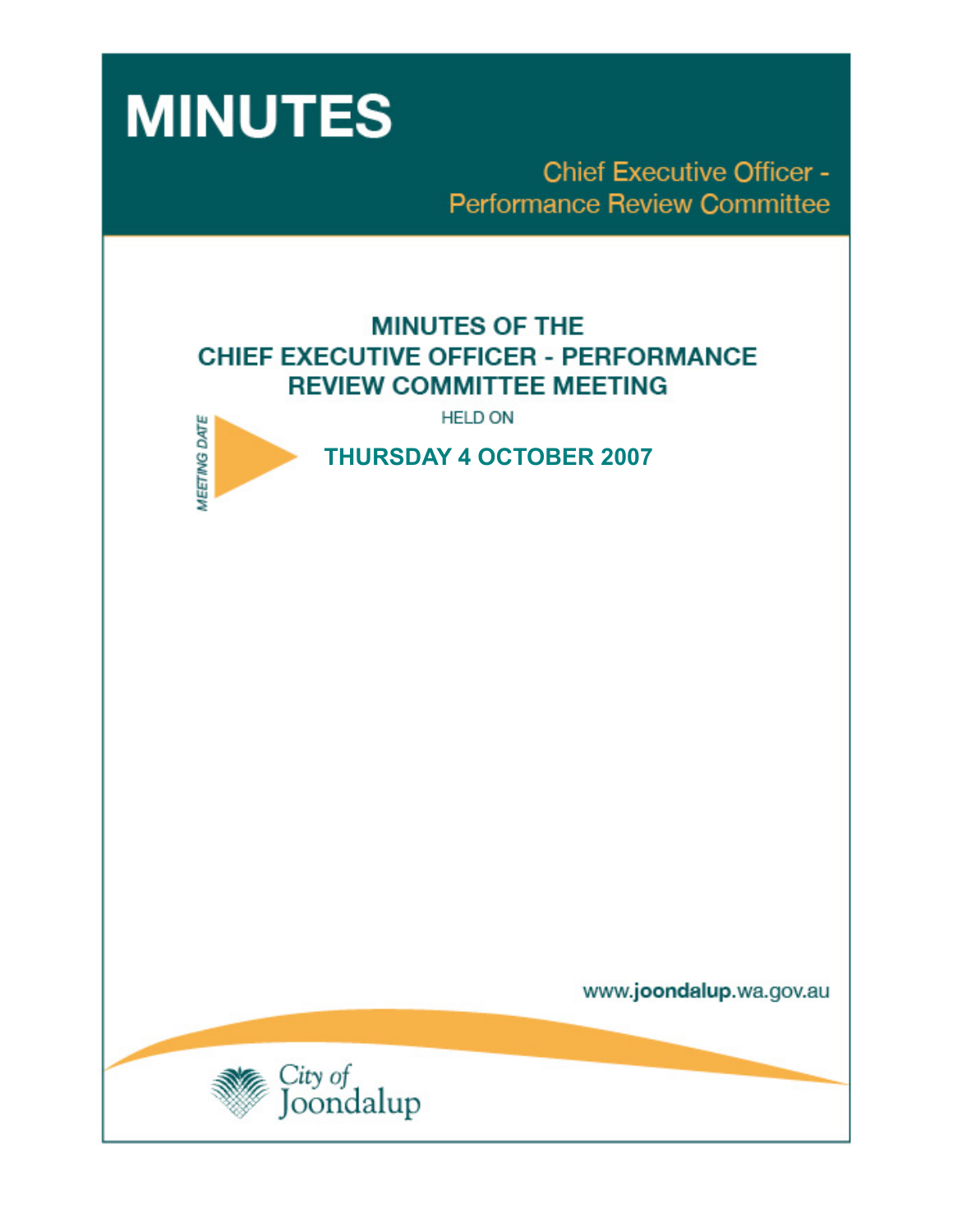## **CITY OF JOONDALUP**

## **MINUTES OF THE CHIEF EXECUTIVE OFFICER PERFORMANCE REVIEW COMMITTEE HELD IN CONFERENCE ROOM 3, JOONDALUP CIVIC CENTRE, BOAS AVENUE, JOONDALUP ON THURSDAY, 4 OCTOBER 2007**

## **ATTENDANCE**

## **Committee Members:**

Cr Russ Fishwick *Presiding Person* South Ward Mayor Troy Pickard Cr Tom McLean North Ward **Cr Brian Corr South-East Ward South-East Ward South-East Ward** 

## **Officers:**

Chief Executive Officer: GARRY HUNT *from 1810 hrs to 1835 hrs*  Director Corporate Services: MIKE TIDY *absent from 1804 hrs to 1810 hrs*  Acting Manager, Marketing Communications And Council Support: JANET HARRISON

#### **In attendance:**

Mr John Phillips, Workplace Solutions

## **DECLARATION OF OPENING**

The Presiding Person declared the meeting open at 1730 hrs.

## **APOLOGIES/LEAVE OF ABSENCE**

Apologies: Cr Geoff Amphlett Cr Steve Magyar

## **CONFIRMATION OF MINUTES**

## MINUTES OF THE CHIEF EXECUTIVE OFFICER – PERFORMANCE REVIEW COMMITTEE HELD 2 OCTOBER 2007

This will be undertaken at the next meeting of the Chief Executive Officer - Performance Review Committee.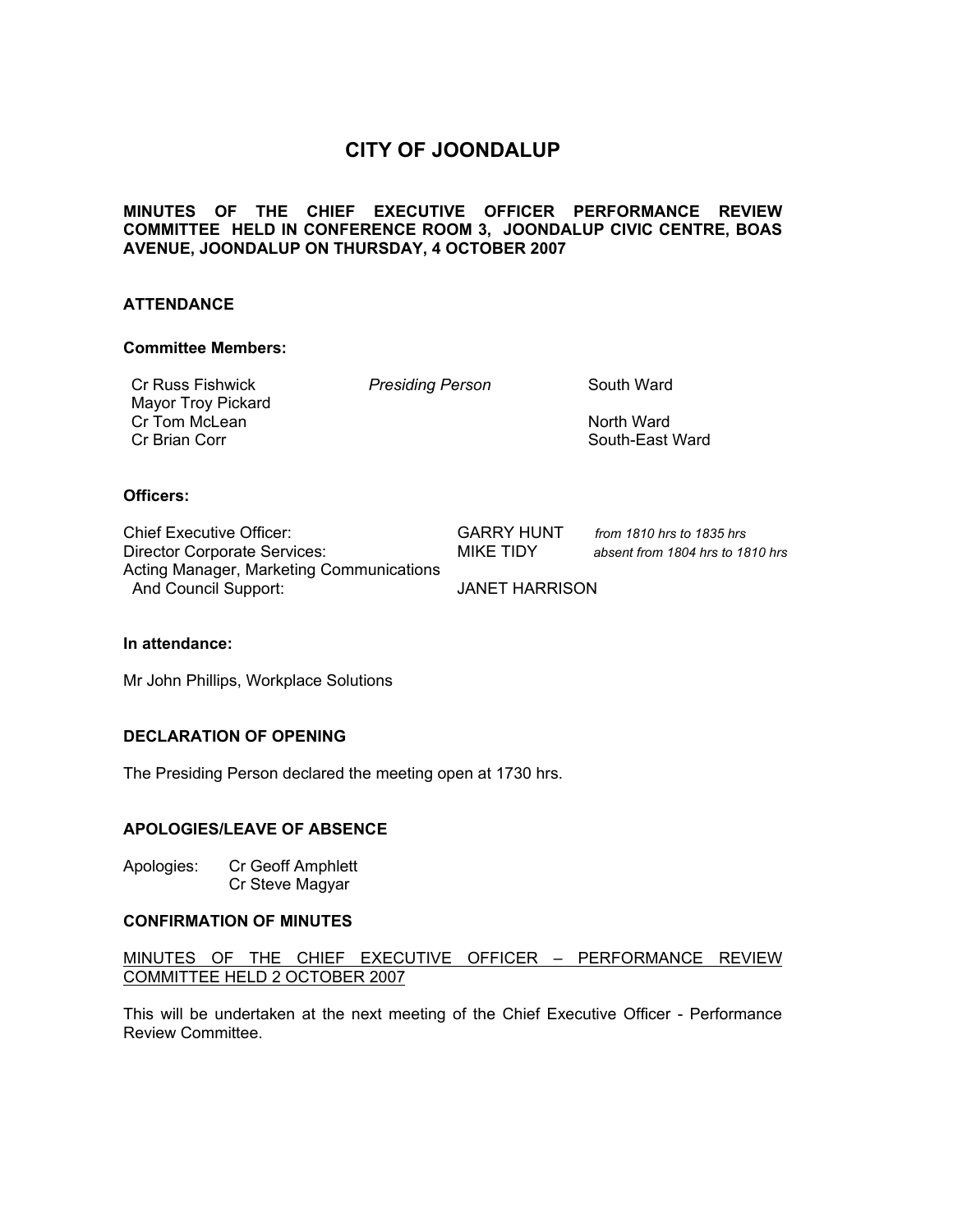## **ANNOUNCEMENTS BY THE PRESIDING PERSON WITHOUT DISCUSSION**

Nil

## **Disclosure of Financial Interest**

*A declaration under this section requires that the nature of the interest must be disclosed. Consequently a member who has made a declaration must not preside, participate in, or be present during any discussion or decision-making procedure relating to the matter the subject of the declaration.* 

| <b>Name/Position</b>      | Mr Garry Hunt - Chief Executive Officer                       |
|---------------------------|---------------------------------------------------------------|
| <b>Item No/Subject</b>    | Item 1 - Chief Executive Officer Concluded Annual Performance |
|                           | Review                                                        |
| <b>Nature of interest</b> | Financial                                                     |
| <b>Extent of Interest</b> | Mr Hunt holds the position of CEO.                            |

## **Disclosure of interest affecting impartiality**

*Elected Members and staff are required under the Code of Conduct, in addition to declaring any financial interest, to declare any interest that may affect their impartiality in considering a matter. This declaration does not restrict any right to participate in or be present during the decision-making process. The Elected Member/employee is also encouraged to disclose the nature of the interest.* 

| <b>Name/Position</b>      | <b>Mr Mike Tidy</b> - Director Corporate Services              |
|---------------------------|----------------------------------------------------------------|
| <b>Item No/Subject</b>    | Item 1 - Chief Executive Officer Concluded Annual Performance  |
|                           | Review                                                         |
| Nature of interest        | Interest that may affect impartiality                          |
| <b>Extent of Interest</b> | Due to the nature of his employment relationship with the CEO. |

## **IDENTIFICATION OF MATTERS FOR WHICH THE MEETING MAY SIT BEHIND CLOSED DOORS**

Nil

## **PETITIONS AND DEPUTATIONS**

Nil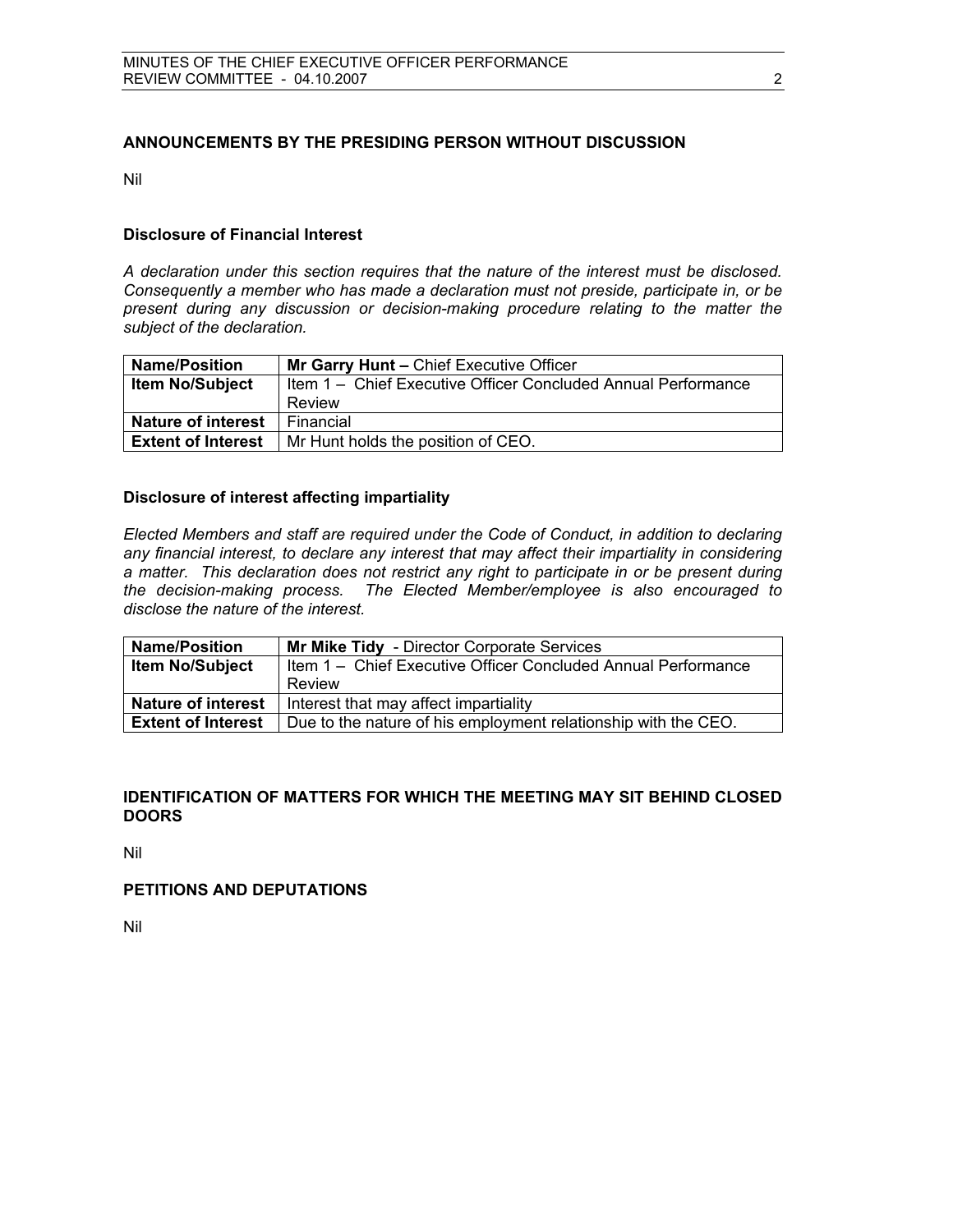## **ITEM 1 CHIEF EXECUTIVE OFFICER CONCLUDED ANNUAL PERFORMANCE REVIEW - [74574]**

**WARD:** All

**RESPONSIBLE** Michael Tidy **DIRECTOR:** Director Corporate Services

#### **PURPOSE OF REPORT**

The purpose of this report is for the CEO Performance Review Committee (the committee) to consider its report and conclude the annual review process with its recommendation to Council.

## **EXECUTIVE SUMMARY**

Having completed the scheduled interview the committee now needs to consider its report on the performance of the Chief Executive Officer (CEO) and make a recommendation to Council in relation to his annual performance review. In addition to performance over the reporting period the report also incorporates proposed key performance indicators (KPIs) and measures for the next review period to August 2008.

*It is recommended that Council:* 

- *1 ADOPTS the CEO Performance Review Committee's Confidential Concluded Annual Performance Review Report and endorses the overall rating of "[to be determined at the committee meeting]."*
- *2 ADOPTS the Key Performance Indicators and Measures against each of the Key Result Areas for 2007/08.*

## **BACKGROUND**

The scheduled interview of the CEO for the purpose of conducting his performance review in accordance with clause 11.3(b) of the CEO's contract was conducted at a meeting of the CEO Performance Review Committee on 27 September 2007.

The CEO's annual performance review process now requires that a report (marked "Private and Confidential") be prepared and signed. The CEO is to be provided with a copy and has up to five (5) working days in which to provide any written comments he may have about matters addressed in the report.

Following the period for the CEO's written comments the report of the committee together with any written comments from the CEO (as an annexure to the report) are to be submitted to Council at its next meeting provided the Council receives a copy at least five (5) working days prior to the Council Meeting.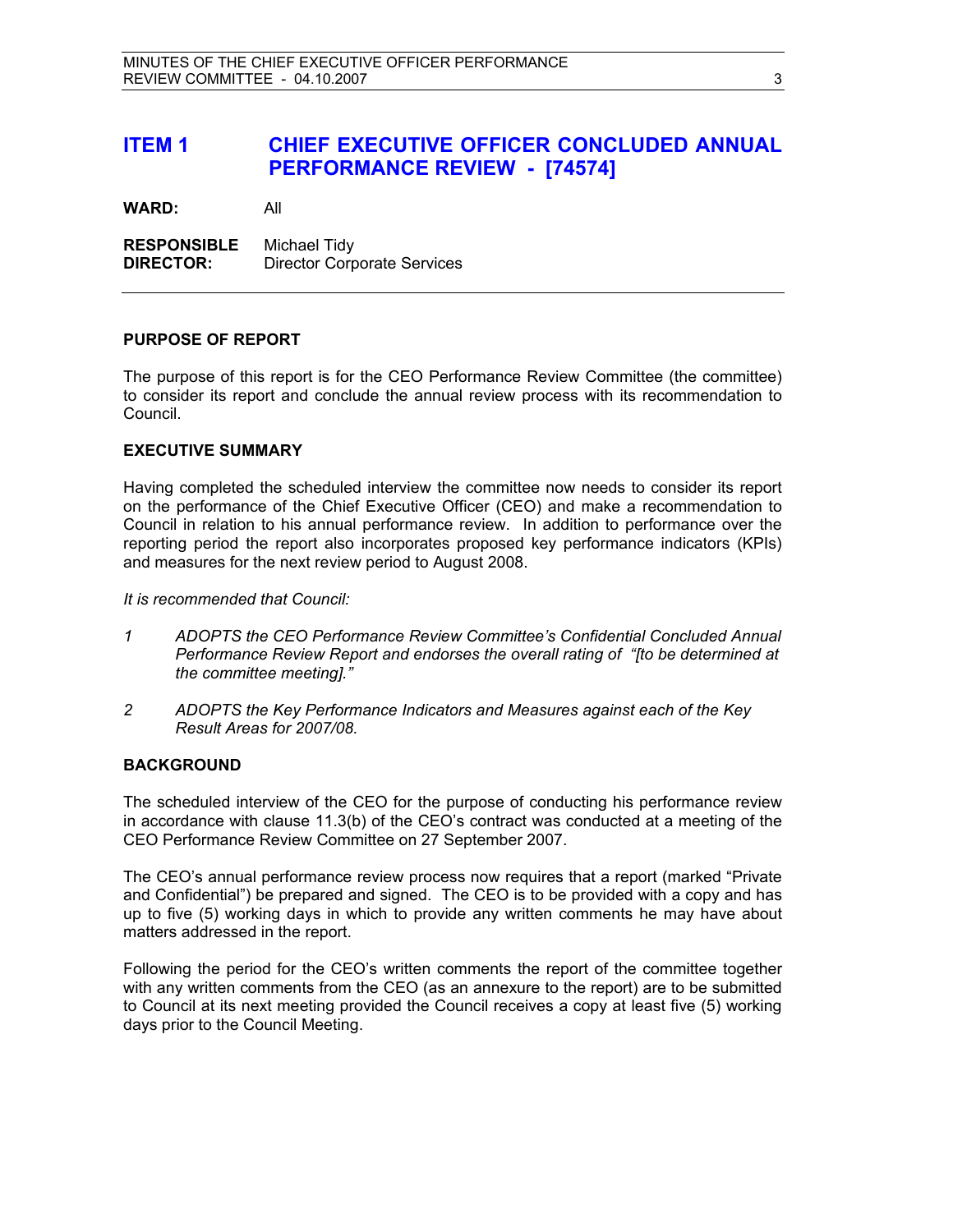## **DETAILS**

### **Issues and options considered:**

The committee discussed the outcomes of the CEO's performance interview at its meeting on 2 October 2007. A confidential draft Concluded Annual Performance Review Report of the CEO's performance has been completed and is attached (Attachment 1 refers). The report addresses the performance of the CEO over the review period August 2006 to August 2007.

At the CEO's performance interview a review was also done of the CEO's key performance indicators and measures against each of the key result areas. The attached report includes the proposed revised indicators and measures for the next reporting period to August 2008.

#### **Link to Strategic Plan:**

Objective 4.5 - To manage our workforce as a strategic business resource.

#### **Legislation – Statutory Provisions:**

Included in Clause 3 Executive Duties, of the CEO's Employment Contract are the following references to the Local Government Act 1995 and other regulatory requirements:

- "3.3 exercise such powers and carry out such duties and functions as are imposed in the Act, and all other relevant laws, regulations and Standing Orders
- 3.4 fulfil the functions of a CEO as prescribed in the Act
- 3.5 comply with the Council's policies and procedures and Code of Conduct, as varied from time to time by the Council"

Specifically section 5.38 of the Local Government Act 1995 sets out the statutory requirement for an annual performance review of the CEO.

It should be noted that the committee has no delegated power.

#### **Risk Management considerations:**

The performance review process is designed to evaluate and assess the CEO's performance against key performance indicators on a periodic basis and the committee is required to refer its concluded report to the Council for consideration.

#### **Financial/Budget Implications:**

In conducting the performance review under the CEO's Employment contract, the committee is required to consult with and seek guidance from an external and independent human resources expert, or similar, to facilitate the review of the CEO's performance (Clause  $11.3(e)(i)$ .

The cost of the appointed consultant is covered by the City's consultancy budget for 2007/08.

## **Policy Implications:**

Not Applicable.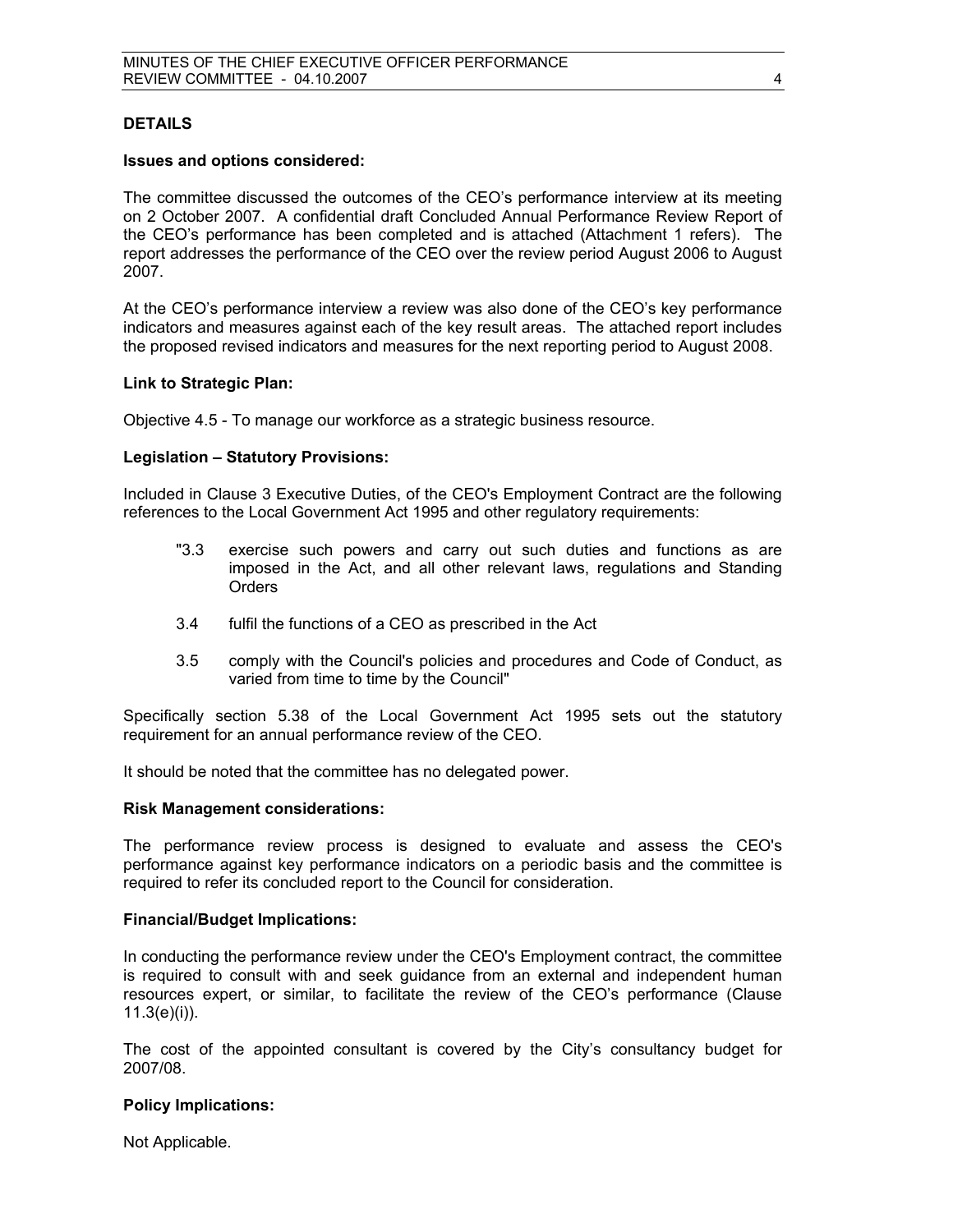## **Regional Significance:**

Not Applicable.

## **Sustainability Implications:**

Not Applicable.

#### **Consultation:**

As part of the review process under clause  $11(3)(e)(ii)$  the committee is required to seek written comments in relation to the CEO's performance from all individual Elected Members. This has been done and the feedback incorporated into the committee's deliberations and final report.

## **COMMENTS**

The committee has now completed all of the processes in the CEO's performance review other than submitting a copy of its report to the CEO for comment and then to Council for its consideration. The report also incorporates a review and recommendations for key performance indicators and measures against the key result areas for the next review period to August 2008.

## **ATTACHMENTS**

Attachment 1 CEO Confidential Concluded Annual Performance Review Report (distributed separately)

#### **VOTING REQUIREMENTS**

Simple Majority

## **OFFICER'S RECOMMENDATION**

That Council:

- 1 ADOPTS the CEO Performance Review Committee's Confidential Concluded Annual Performance Review Report and endorses the overall rating of "[to be determined at the committee meeting]";
- 2 ADOPTS the Key Performance Indicators and Measures against each of the Key Result Areas for 2007/08.

The Director Corporate Services tabled the Confidential Concluded Annual Performance Review Report (forming Attachment 1 hereto), which had been emailed to Committee members on 4 October 2007. Committee members were advised that the blue text in this report was a combination of wording raised at the last Committee meeting and also from the Chief Executive Officer.

Extensive discussion ensued on the Confidential Concluded Annual Performance Review Report. The Director Corporate Services advised that the Chief Executive Officer was available, should the Committee wish to discuss any issue with him.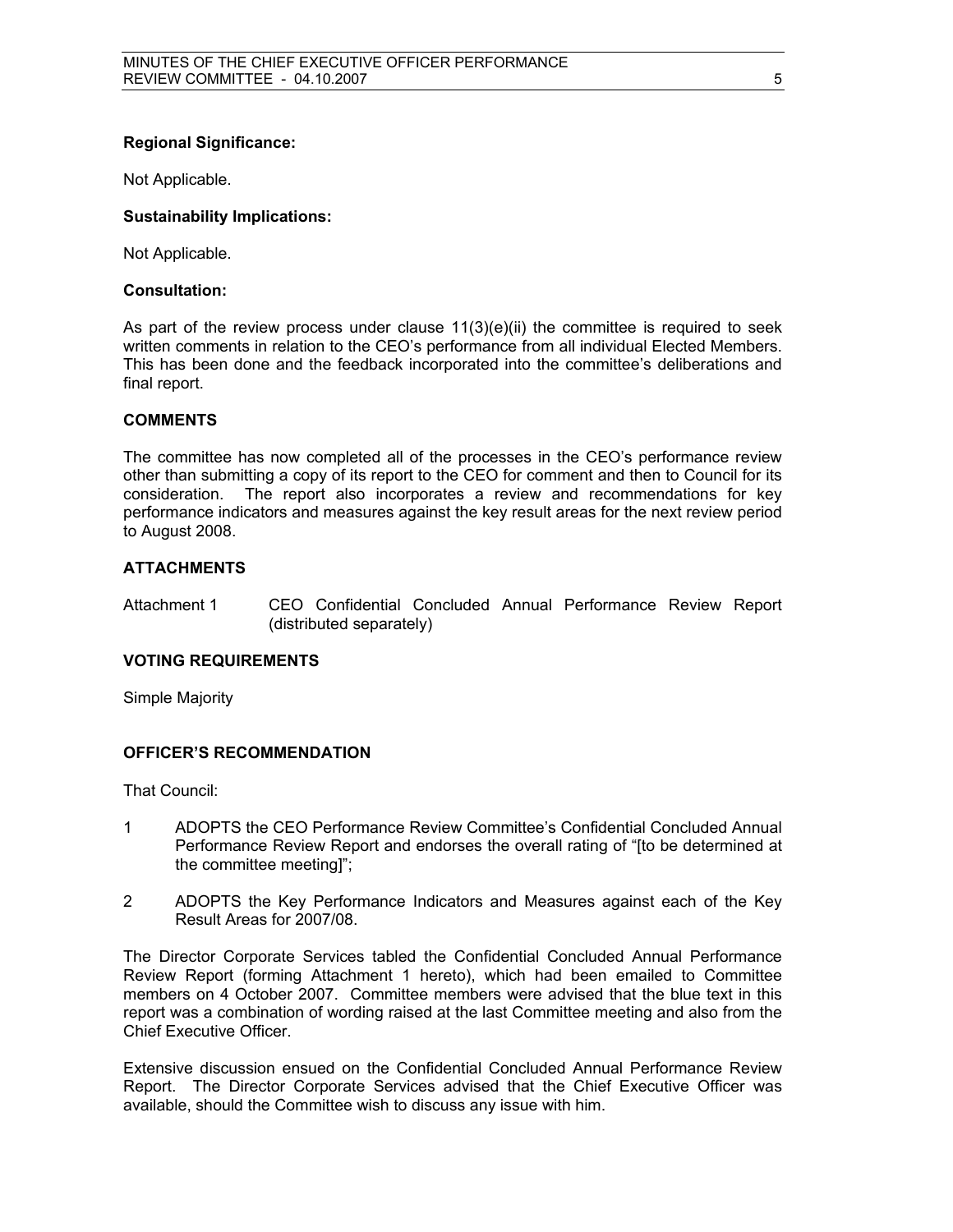## **SUSPENSION OF STANDING ORDERS LOCAL LAW 2005**

**MOVED Cr Fishwick, SECONDED Cr McLean that the CEO Performance Review Committee SUSPENDS the City's Standing Orders Local Law 2005 to enable the Committee to discuss matters relating to the Confidential Concluded Annual Performance Review Report with the Chief Executive Officer.** 

#### **The Motion was Put and CARRIED (4/0) CARRIED (4/0)**

**In favour of the Motion:** Crs Fishwick, Corr, McLean and Mayor Pickard

The Director Corporate Services left the Room at 1804 hrs and returned at 1810 hrs with the Chief Executive Officer.

Discussion resumed on the Confidential Concluded Annual Performance Review Report.

The Chief Executive Officer left the Room at 1835 hrs.

## **RESUMPTION OF STANDING ORDERS LOCAL LAW 2005**

## **MOVED Cr Fishwick, SECONDED Mayor Pickard that Standing Orders be RESUMED.**

#### **The Motion was Put and CARRIED (4/0) CARRIED (4/0)**

**In favour of the Motion:** Crs Fishwick, Corr, McLean and Mayor Pickard

**MOVED Mayor Pickard SECONDED Cr McLean that the Chief Executive Officer Performance Review Committee RECOMMENDS that Council ADOPTS the Key Performance Indicators and Measures against each of the Key Result Areas for 2007/08, subject to the following amendments to the Confidential Concluded Annual Performance Review Report, forming Attachment 1 hereto:** 

**1 Page 9: KPI – Progress Development of the strategic plan: First dot point within Measure to be removed and replaced with:** 

**"Presentation of the strategic plan to Council for final adoption. Development of a practical methodology for its implementation."** 

**2 Page 10: KPI – Investment of the City's financial assets: Wording of dot point to be amended to read:** 

**"Develop a long term financial plan for City building and road assets."** 

- **3 Page 13: KPI Implement Major Project phases in accordance with the strategic plan, annual plan and operational budget:** 
	- **(a) Amend the abbreviation 'ORM' to read 'Ocean Reef Marina';**
	- **(b) Amend the abbreviation 'JCCDP' to read 'Joondalup City Centre District Plan';**